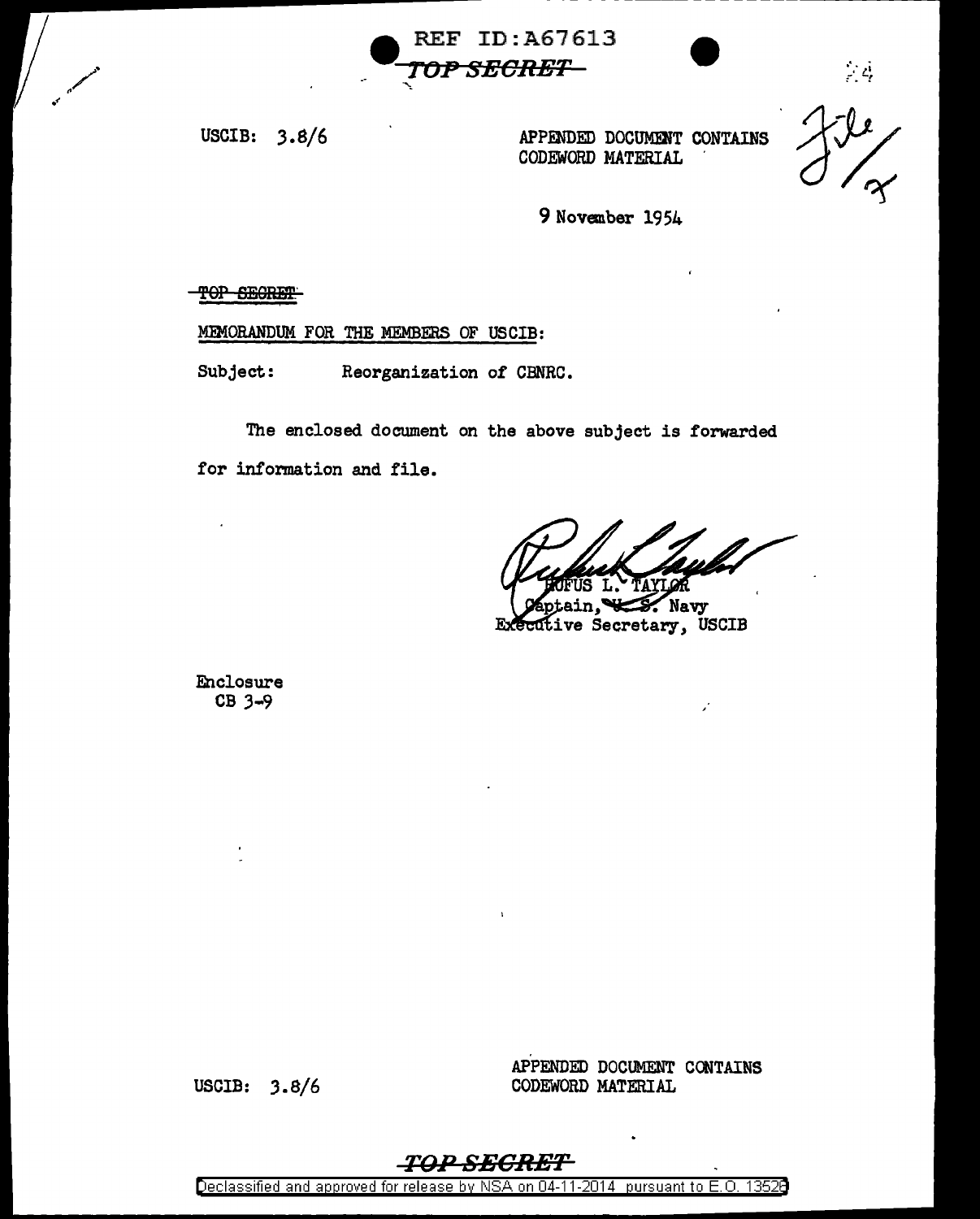

 $\ddot{\phantom{a}}$ 

 $\sim$ 

TOP SECRET FROTH

CB 3-9

1 October 1954

#### Reorganization of CBNRC

 $\overline{\phantom{a}}$ 

1. A reorganization or the COMINT operations or CBNRC is being put into effect as shown in the attached organization chart. The responsibilities or groups and staff components are described in the accompanying paper.

|    | in the accompanying paper.                    | EO 3.3(h)(2)         |
|----|-----------------------------------------------|----------------------|
| 2. | The salient points of the reorganization are: | PL 86-36/50 USC 3605 |
|    |                                               |                      |
|    |                                               |                      |

*3.* The titles or the components or the new organization, with short titles and the names of the heads, are listed below.

| Title                                      | Short Title | Head |
|--------------------------------------------|-------------|------|
|                                            |             |      |
|                                            |             |      |
|                                            |             |      |
|                                            |             |      |
|                                            |             |      |
|                                            |             |      |
|                                            |             |      |
|                                            |             |      |
|                                            |             |      |
|                                            |             |      |
|                                            |             |      |
|                                            |             |      |
| Enclosure with USCIB 3.8/6 dtd 8 Nov 1954. |             |      |

PL 86-36/50 USC 3605

**TOP SF;CRET PftO'f'H**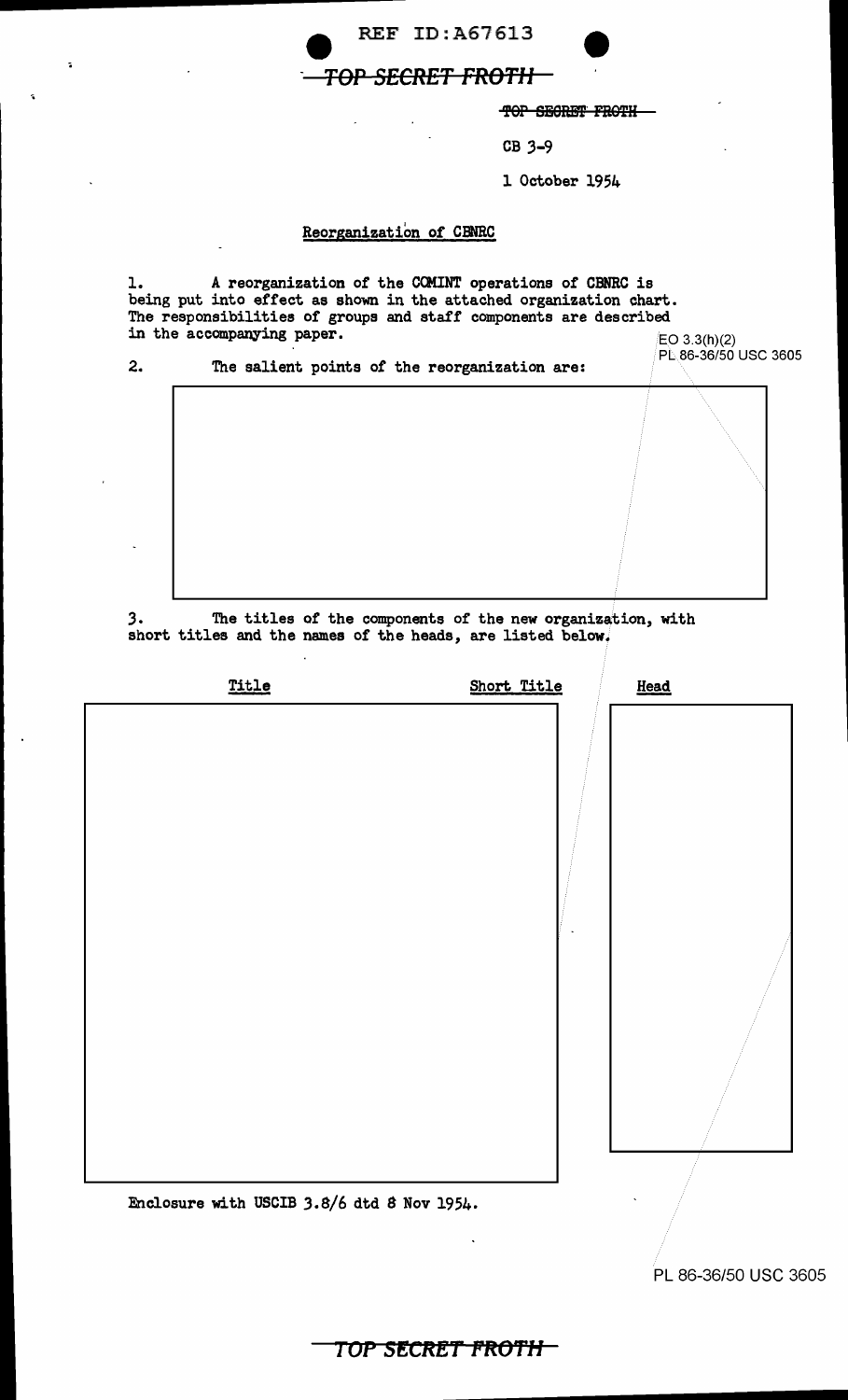REF ID:A67613



 $\mathbf{u}$ 

 $\mathcal{L}$ 

TOP SECRET FROTH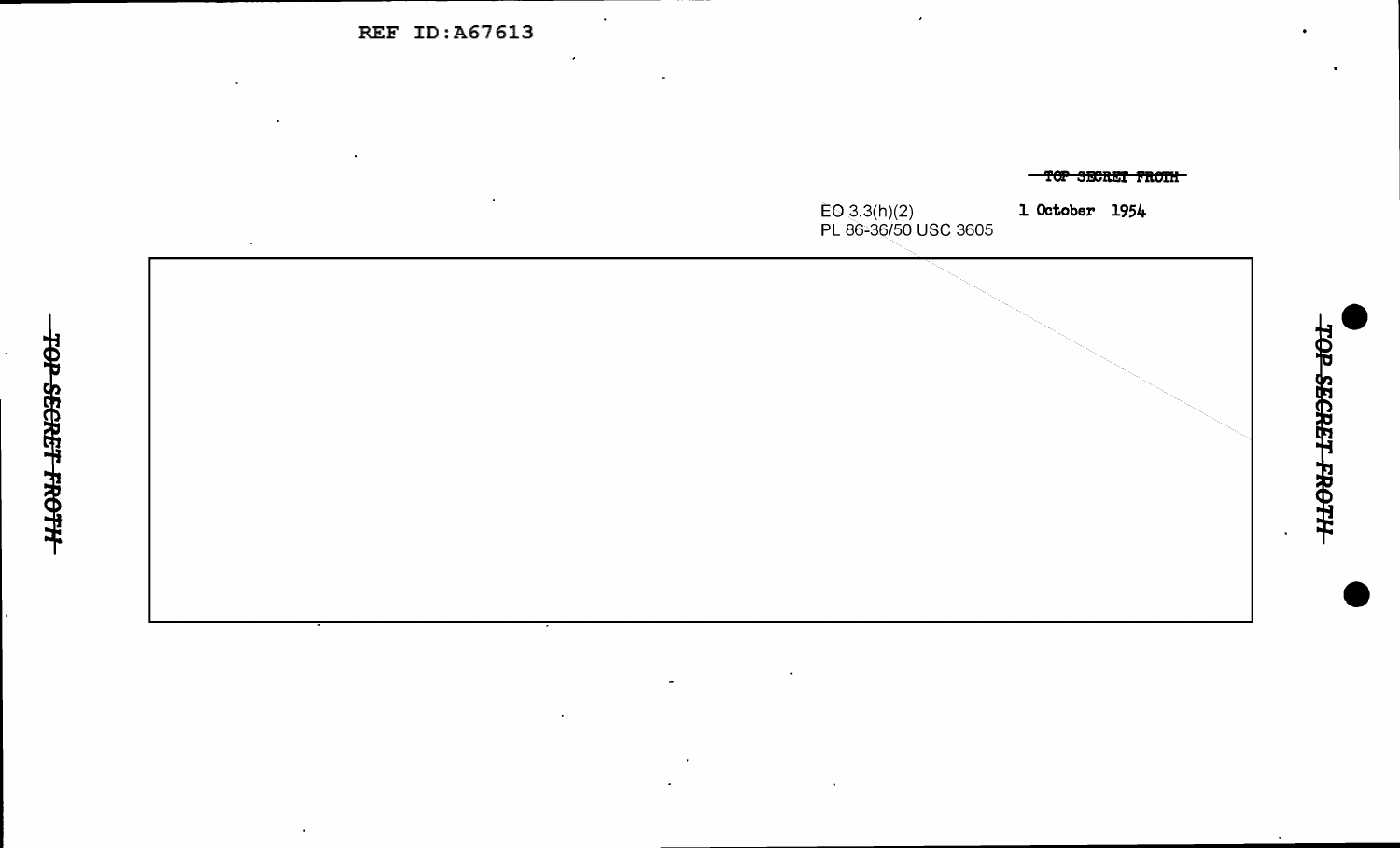



4. An organization manual, giving the responsibilities of all groups and sections, will be published as soon as the reorganization has been fully implemented.

5. The effective date of this Directive is 4 October 1954.

BY ORDER.

(SIGNED) E.M. Drake Director CBNRC

/dl

Distribution:

Ă

Coordinator Production Coordinator Administration Group Heads CRC CANSLO (L) CANSLO (W) UKLO SUSLO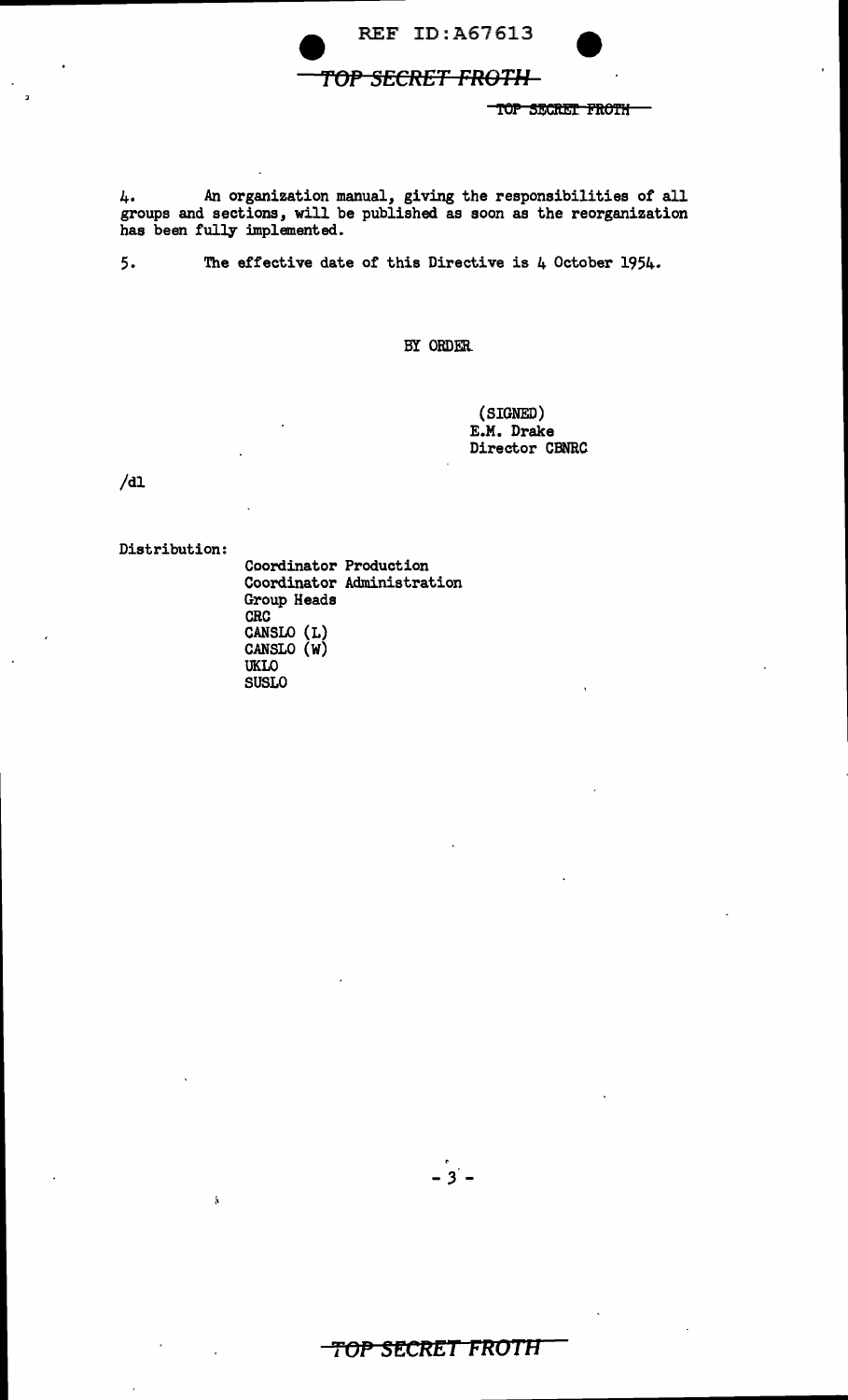



l October 1954

### Responsibilities of CBNRC Groups and Staff Components

| <b>Training Officer</b><br>ı. |  |
|-------------------------------|--|
|-------------------------------|--|



*3.* Liaison Staff

No change in present responsibilities.

EO 3.3(h)(2) PL86-36/50 USC 3605

 $\circ$ 

4. Plans and Secretariat

c) Responsible for supervising the work of the Secretariat.

5. Test and Design Group

No change in present responsibilities.

6. 7.  $- 4 -$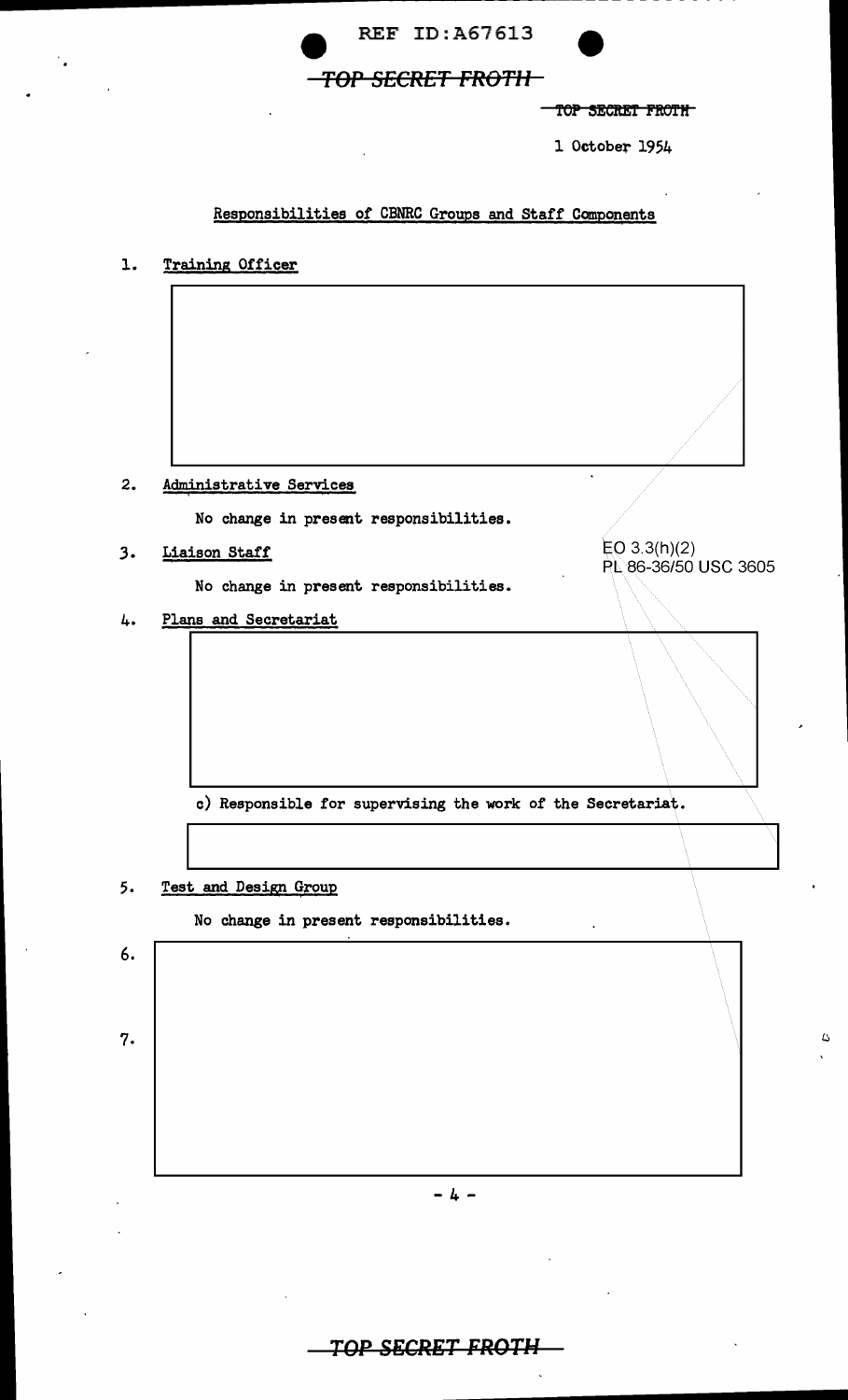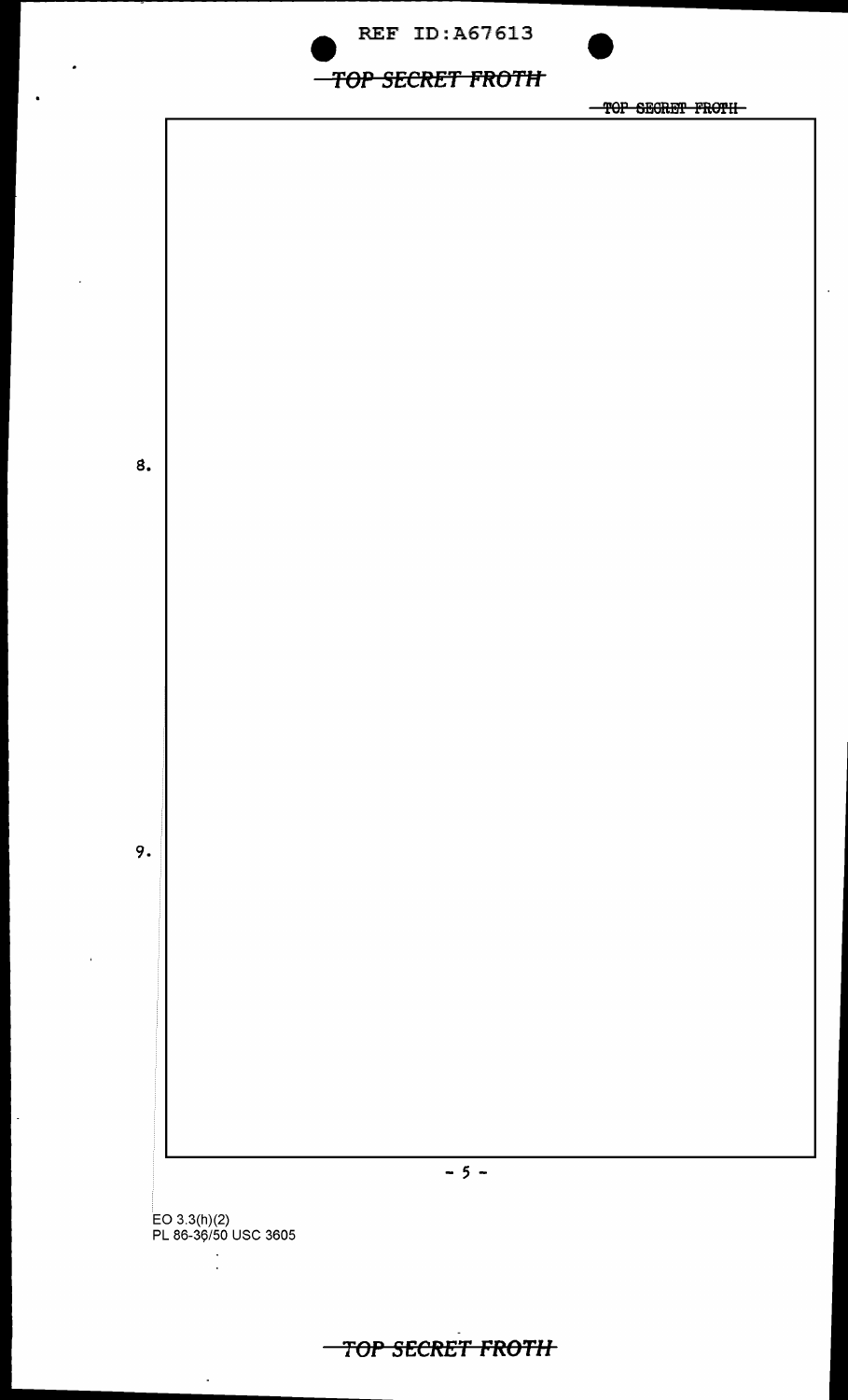





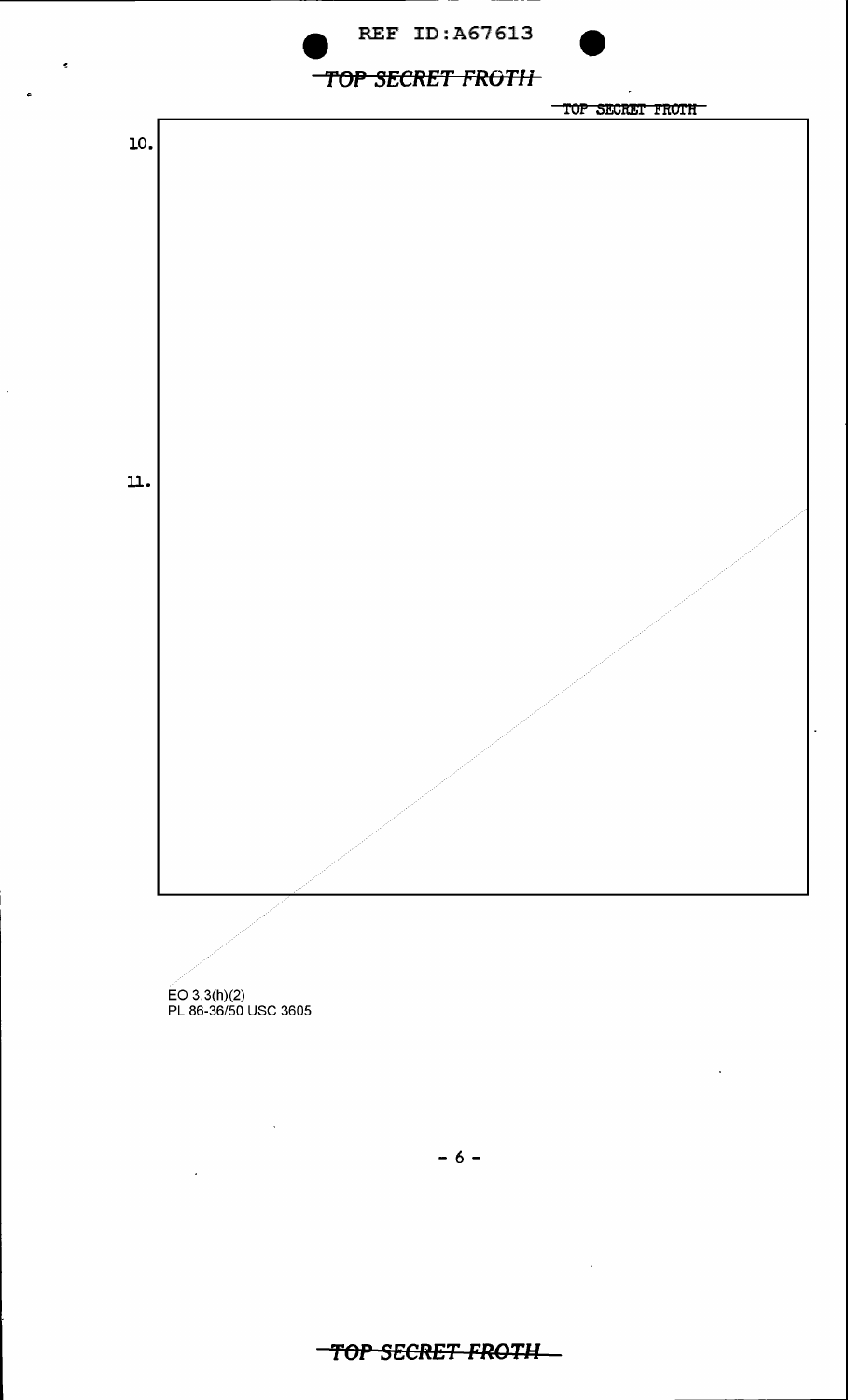

REF ID: A67613

## **TOP SECRET FROTH-**

 $\mathcal{A}$ EO 3.3(h)(2)<br>PL 86-36/50 USC 3605

¢

-TOP SECRET FROTH-

5 October 1954

### CBNRC Section Titles and Section Heads

The following is a list of Sections and Section Heads in the Groups affected by the reorganization.

| Section | Title | <b>Name</b> |
|---------|-------|-------------|
|         |       |             |
|         |       |             |
|         |       |             |
|         |       |             |
|         |       |             |
|         |       |             |

 $-7-$